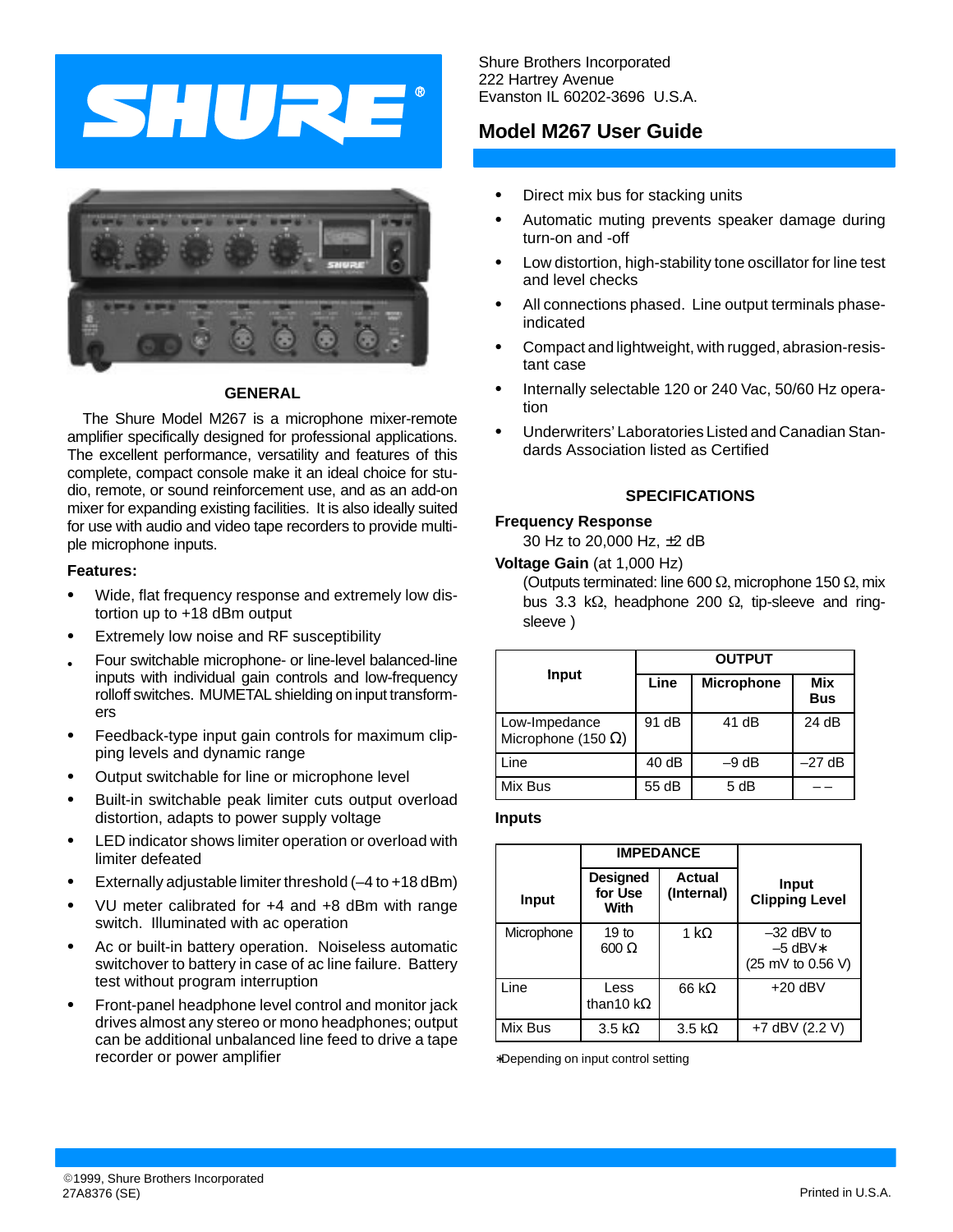## **Outputs**

|                 | <b>IMPEDANCE</b>                                 |                                  |                                 |
|-----------------|--------------------------------------------------|----------------------------------|---------------------------------|
| Output          | <b>Designed for</b><br><b>Use With</b>           | <b>Actual</b><br>(Internal)      | Output<br><b>Clipping Level</b> |
| Microphone      | Any low imped-<br>ance microphone<br>input       | 0.5                              | $-34$ dB<br>$(20 \text{ mV})$   |
| Mix Bus         | $3.5 \text{ k}\Omega$                            | $3.5 \text{ k}\Omega$            | $-8$ dBV<br>$(400 \text{ mV})$  |
| Head-<br>phones | $8 - 2000 \Omega$<br>$200 \Omega$<br>recommended | $400 \Omega$ to<br>$3 k\Omega**$ | $+10$ dBV<br>(3.3 V)            |
| Line            | $600\Omega$                                      | $150\Omega$                      | $+18$ dBm<br>(6.2 V)            |

∗∗Depending on level control setting

#### **Noise**

**Equivalent Input Hum and Noise:** –126 dBV (low impedance microphone, 150 Ω - 20-20,000 Hz) into a 600 Ω load at full gain

**Output Noise:** –75 dBV (master control fully counterclockwise), –53 dBV (master fully clockwise), (input controls down, 300-20,000 Hz)

**Output Hum and Noise:** –70 dBV (master control down), –51 dBV (master control up) (input controls down, 20-20,000 Hz)

## **Distortion**

0.35% or less THD from 30 to 20,000 Hz at +15 dBm output; 0.5% or less IM distortion up to +15 dBm output level

## **Common Mode Rejection**

65 dB minimum with input of –20 dBV at 100 Hz

## **Control Interaction**

Less than 1 dB with any control combination

## **Overload and Shorting Protection**

Shorting the outputs, even for prolonged periods, will cause no damage; microphone inputs will not be damaged by signals up to 3 volts

## **Lo-Cut Filters**

6 dB/octave rolloff at 150 Hz

## **Limiter**

Threshold: +15 dBm (line output level; adjustable from  $-4$  to  $+18$  dBm)

Attack Time: 3 msec typical

Recovery Time: 500 msec typical

## **Peak Indicator**

Lights 6 dB below clipping or at onset of limiter action

## **Headphone Output Clipping Level**

3.16V (+10 dBV) into 200 Ω

## **Tone Oscillator**

1,000 Hz, 1.5% or less THD

## **Phantom Power**

30 Vdc open-circuit, 3.3 kΩ series resistance, input switches in MIC position only

## **Operating Voltage**

**Ac Operation:** 120 or 240 volts ±10%, 50/60 Hz, 9.5W, internally switchable<sup>†</sup>

**Dc Operation:** 27 volts nominal at 15 mA typical nosignal, 18 mA typical at 0 VU (+4 dBm) output with headphone load; 21.5 volts minimum

**Battery life:** approximately 20 hours with alkaline batteries at +4 dBm output in continuous use; three 9-volt batteries, type NEDA 1604A (Duracell MN1604 recommended)

Supplied wired for 120 Vac operation (See Service section for 240 Vac operation)

## **Temperature Range**

Operating:  $-18^{\circ}$  to 57° C (0° to 135° F) Storage:  $-29^{\circ}$  to 71<sup>o</sup>C (-20<sup>o</sup> to 160<sup>o</sup> F)

## **Dimensions**

See Figure 1



## **FIGURE 1**

## **Weight**

Net: 2.3 kg (5 lb 2 oz)

Packaged: 3.2 kg (7 lb 2 oz)

## **Certifications**

Listed by Underwriters' Laboratories, Inc., and listed by Canadian Standards Association as Certified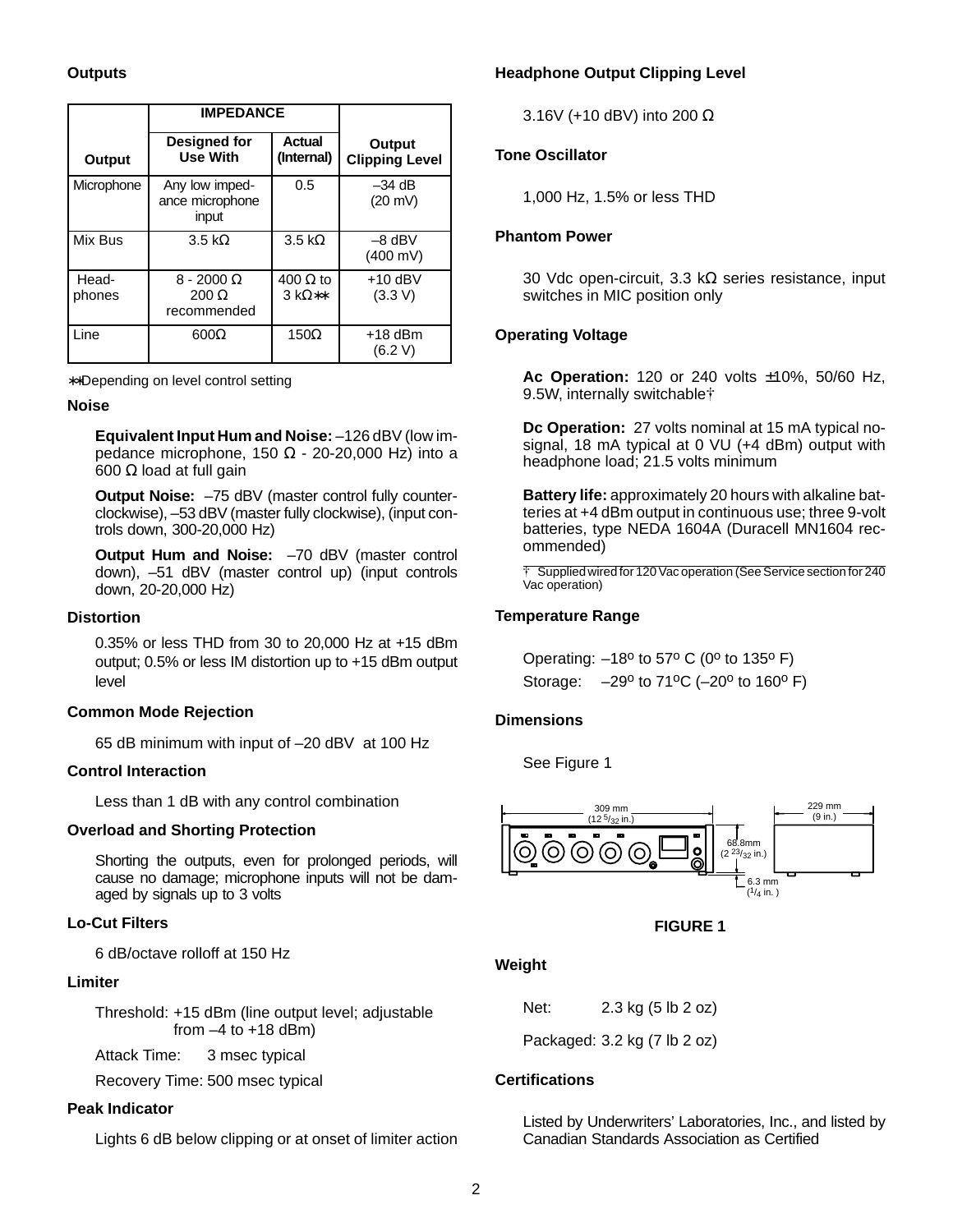## **CONTROLS AND CONNECTORS**

#### **WARNING**

This apparatus must be earthed (grounded)! The M267 power supply is energized when the unit is connected to an ac source; disconnect mains (power) plug from supply when not in use.

#### **Inputs**

The four inputs are professional three-pin female XLR audio connectors located on the rear panel and designated INPUT 1 through INPUT 4. The inputs are balanced (internal transformer, MUMETAL shielded); pins 2 and 3 are "hot", and pin 1 is "ground". For microphone operation, the switches labeled LINE/MIC (directly above the input connectors) must be in the MIC position; for line level inputs, the switches must be in the LINE position. For impedance, clipping and operating signal levels, refer to the SPECIFI-CATIONS section.

#### **Outputs**

The rear-panel connector labeled OUTPUT is a professional three-pin male XLR audio connector. With the adjacent LINE/MIC switch in the MIC position, the OUTPUT connector is used to feed a low-impedance microphone line or a low-impedance microphone input. With the LINE/ MIC switch in the LINE position, the OUTPUT connector feeds the line-level input of an amplifier, tape recorder, or another mixer. The OUTPUT connector is a balanced output with the LINE/MIC switch in either position; pin 1 is ground, pins 2 and 3 are "hot", and the connector is in phase with the corresponding pins of the input connectors.

The rear-panel binding-post connector designated LINE OUTPUT is in parallel with the OUTPUT connector and can be used as a line-level output feed simultaneously with the OUTPUT connector. The terminals are numbered 2 and 3 and are in phase with the corresponding pins of the input connectors. While the line outputs can be used to drive various impedance lines, the VU meter is calibrated for use with a 600  $\Omega$  line.

The line output transformer will operate properly with up to 100 mA dc in the line. This feature permits the use of standard "dialed-up" telephone lines with dc across them. (Since a slight distortion increase may occur at high output levels with maximum dc current, operation with the VU RANGE switch at +4 dBm is recommended.)

#### **Input Gain Controls**

The front-panel controls designated 1 through 4 are the individual active gain controls for correspondingly numbered inputs. Note that the input connectors are located on the rear panel directly behind their corresponding gain control. The controls set the preamplifier gain and provide preamplifier output attenuation. As the gain is reduced, the preamplifier input clipping level is increased for that channel.

Input control 1 serves an additional function as the level control for the tone oscillator when the INPUT 1/OCS 1 switch is in the OSC 1 position.

**IMPORTANT:** For optimum signal-to-noise ratio, the individual input controls should be operated at as high a setting as possible, consistent with maintaining adequate control range and input clipping level.

## **Master Gain Control**

The front-panel control designated MASTER is the master gain control which sets the overall output level of the mixed sources (including signals applied to the MIX BUS input).

### **Limiter**

The front-panel LIMITER IN/OUT switch turns on a fastacting, peak-responding limiter circuit that cuts overload distortion during loud program intervals without affecting normal program levels. When the LIMITER switch is IN (operating), the mixer output is limited to approximately +15dBm. Increasing the individual or MASTER gain controls will increase the average output and the amount of limiting. The limiter threshold can be reset to any other output between –4 and +18 dBm if desired. With the limiter switched OUT and tone oscillator activated, adjust INPUT 1 and MASTER level controls to produce an output 0.5 dB higher than desired. Switch the limiter IN and set the LIM-ITER THRESHOLD ADJUST control (accessible though the bottom of the chassis) for the desired level.

The front-panel PEAK LED indicator shows limiter operation with the limiter in, and operates when program levels approach overload with the limiter out. The indicator is much faster than a meter and will be activated by the shortest transient peak, but it remains on long enough to provide easy recognition.

#### **Low-Cut Filters**

The low-cut filters provide a low-frequency rolloff to the response curve as shown in Figure 2. The filters are activated by the LO-CUT IN/OUT switch above each individual input gain control and can be used individually with each control to reduce wind noise or undesirable low-frequency signals such as from condenser microphones or turntable rumble.

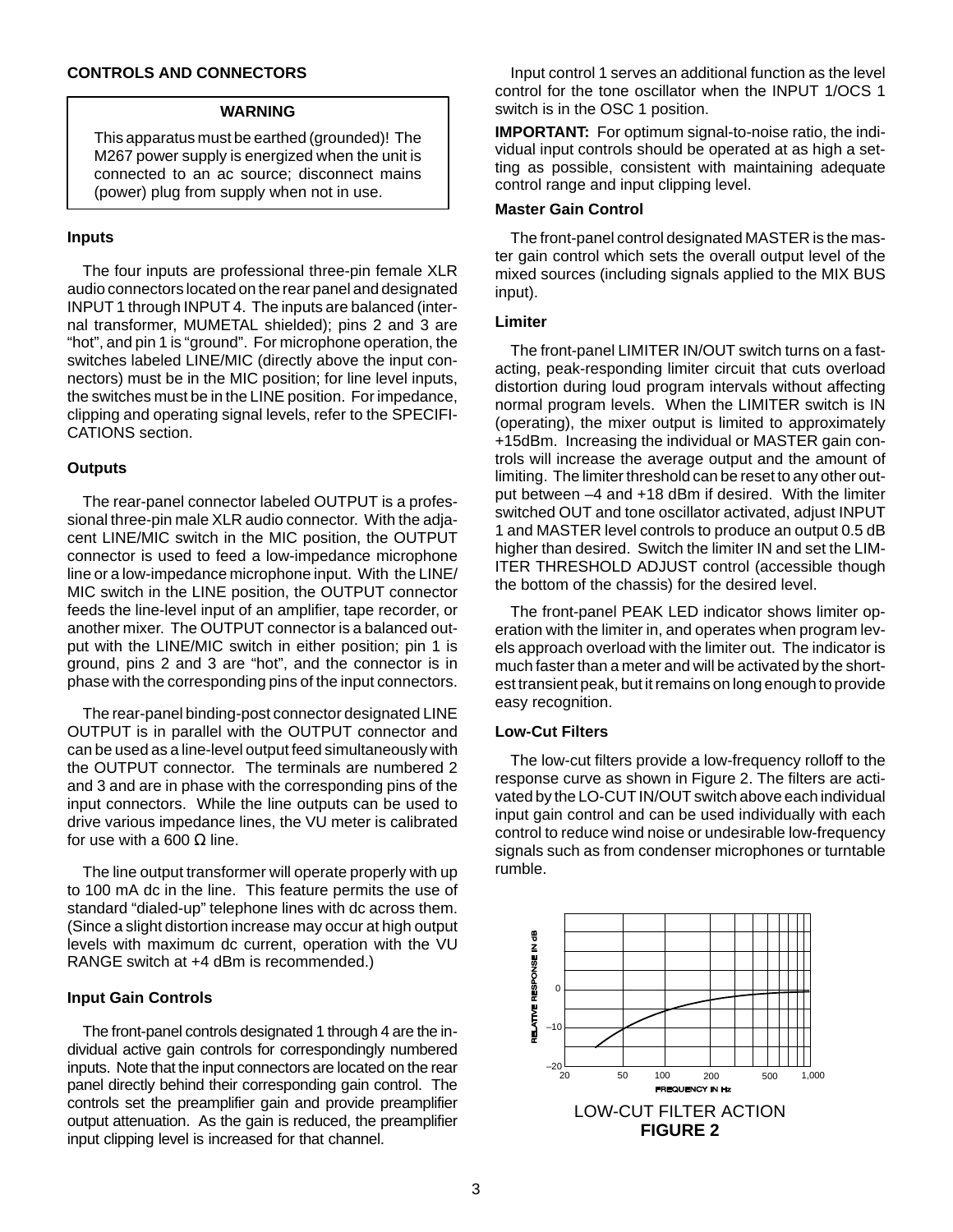## **Mix Bus**

Direct access to the mixing bus is provided through the rear-panel MIX BUS phono pin jack. This provision is made primarily to facilitate stacking or "multing" M267s to achieve additional input capacity without losing any inputs. With two M267s, for example, the two mixing buses are directly connected, providing two independent master gain controls and two isolated line amplifiers with eight individually controlled inputs. Since the buses are directly paralleled, a 6 dB drop in gain will occur; and the master or input controls must be increased to compensate. Noise specifications are not adversely affected by this interconnection. Mix bus interconnection can also be made with other Shure mixers, such as the M268, FP42. etc.

## **VU Meter**

The VU meter is factory-calibrated for use with a 600  $\Omega$ terminated line. The VU RANGE switch on the rear panel selects either a +4 or +8 dBm output at 0 VU meter indication. (This switch changes the meter indication but does not change the actual output level.) Microphone output levels are 50 dB below line output. The +4 range is recommended for normal use to provide approximately 14 dB of headroom from operating level to clipping level.

The VU meter is illuminated by two No. 86 lamps operating well under their normal ratings for a life expectancy of greater than 10,000 hours. The lamps are only lit during ac operation. Consequently, the illumination serves as a visual alarm if the ac is interrupted and the unit has switched to battery.

The VU meter is connected on the primary side of the output transformer to assure protection from any dc level on a telephone line.

## **Headphones**

The headphone outlet appears at the front-panel jack panel designated PHONES. The two-circuit phone jack will accommodate most stereo or mono headphones. The output level is sufficient to provide high volume for use in noisy environments.

Note that the headphone output level is also high enough to use as an auxiliary unbalanced line feed to drive a tape deck or a power amplifier.

The tip and ring connections of the headphone plugs are in phase with pin 3 of all input and output connectors, and with the tip of the MIX BUS jack.

## **Tone Oscillator**

The highly stable, low-distortion tone oscillator provides for line test and level checks. The oscillator is instantly activated by the front-panel INPUT 1/OSC 1 switch; its level can then be controlled by the INPUT 1 gain control on the front panel. The tone oscillator frequency is 1,000 Hz, and the signal appears on both the line and microphone outputs, as well as the headphone and mix bus connectors. The oscillator should be switched off (INPUT 1 position) when not in use.

## **Phantom Power**

The rear-panel PHANTOM OFF/ON switch controls the application of phantom power for condenser microphones, such as the Shure SM81 and SM87A, to all inputs. With the switch on and the rear-panel MIC/LINE switches in the MIC positions, +30 Vdc is applied to pins 2 and 3 of each input connection. Series current-limiting resistance is 3.3 kΩ for each input. When using other condenser microphones with the M267, verify that the voltage and resistance requirements are compatible.

Note that the phantom power cannot normally be applied to the inputs with the MIC/LINE switches in the LINE position.

**IMPORTANT:** Do not turn the PHANTOM switch on when using unbalanced low-impedance microphones; objectionable hum will result. Turn off the PHANTOM switch when condenser microphones are not being used.

Use only high-quality cable. Intermittent shorts between broken shield wires and balanced conductors will cause offensive noise transients in the system.

## **BATTERY OPERATION AND EXTERNAL POWERING**

In addition to ac operation, the M267 can be operated from an internal battery pack. Current drain is typically 17  $mA$  at  $+8$  dBm output level and typically 15 mA at  $+4$  dBm. Battery power is recommended both for remote, on-location operation, and as an emergency backup source in case of failure of the ac power.

Access to the battery compartment is provided at the bottom of the chassis. Three 9-volt alkaline batteries power the M267 at full rated output. Use alkaline batteries for maximum life. Duracell MN1604A or Eveready 522 are recommended. Battery life is approximately 20 hours at +4 dBm continuos use. Note that battery operation with phantom power loads and high level headphone monitoring will increase battery drain.

With batteries in the battery compartment, the M267 will automatically and silently switch to battery operation should the ac voltage fall below a suitable level. If the ac power fails completely, the VU meter lamps will go out, providing a visual indication of line failure.

Battery condition can be determined by using the BATT CHECK switch on the front panel. Activate the BATT CHECK switch and observe the VU meter. A new set of batteries will give about a +2 VU indication. Battery condition is good if the reading is above 0 VU; a lower reading means that new batteries are required for proper operation. Note that the M267 power switch must be turned on to check battery condition.

## **Telephone Interconnection**

When using the M267 connected directly to a telephone line, check to see whether the local telephone company requires an interface coupler between the M267 and the telephone line. If a coupler is required, make certain the coupler selected and the wiring arrangement are in compliance with the telephone company regulations.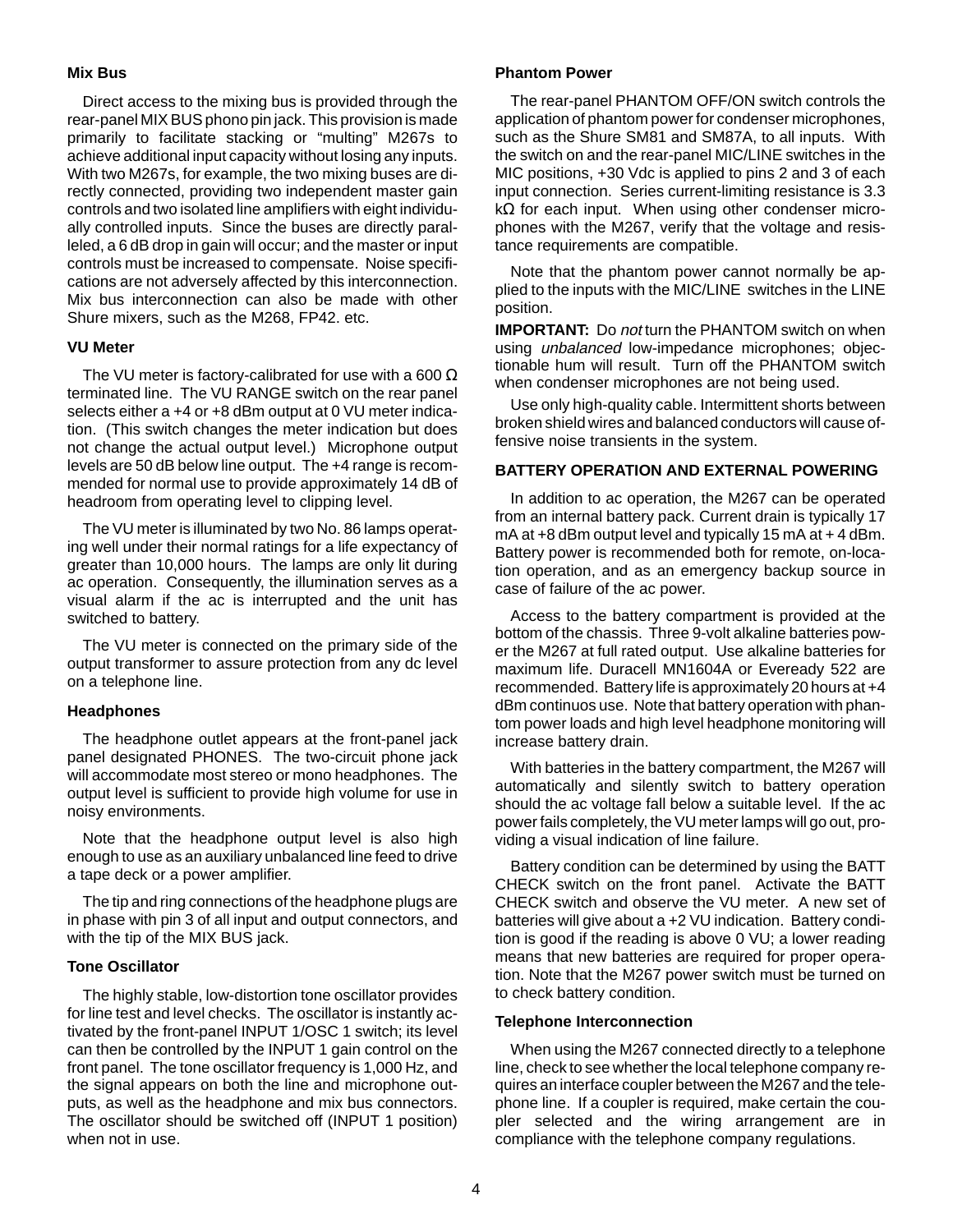## **Telephone Line Surge Protection**

When using the M267 connected directly to a telephone line subject to lightning-induced voltage surges, the following commercially available part can be installed across the LINE OUT terminals to provide additional protection for output circuit components:

**Metal Oxide Varistor,** General Electric Co., Type No. V22ZA1

## **ACCESSORIES**

**A268R Rack Panel Kit.** The Model A268R Rack Panel Kit includes a 19 in. x  $3\frac{1}{2}$  in. (483 mm x 89 mm) precut rack panel and necessary hardware for rack-mounting the M267 (with its cover in place and end caps removed) in a standard 19 in. (483 mm) rack panel.

**RKC169 Rack Panel Bracket Kit.** The Model RKC169 Rack Panel Bracket Kit enables owners of the Shure A68R Rack Panel Kit (originally designed for the M67 and M68 Mixers) to rack-mount the M267 with the A68R.

## **SERVICE**

## **WARNING**

Voltages in this equpment are harzardous! Refer servicing to qualified service personnel.

## **240 Vac Operation**

To change the M267 operating voltage from 120 Vac to 240 Vac, follow these steps:

- 1. Disconnect the M267 from the ac line.
- 2. Remove the end caps and cover.

3. Locate the voltage selector switch (S201) at the right rear of the main printed circuit board (Figure 3). Move SD201 to the 240V position (toward the front panel).



**FIGURE 3**

- 4. Remove fuse F201 (0.1A, 250V, time lag) and replace it with the supplied fuse F202 (0.05A, 250V, time lag). Note that the F202 fuse holder is at right angles to the F201 fuse holder.
- 5. Replace the ac line cord (if necessary) with one designed for the 240 Vac source. If the M267 is to be used outside the U.S. and Canada, local regulations may require replacing the line cord with one having wire insulation colors as follows:

|              | "Live" or<br>"Hot" | <b>Neutral</b> | Earth or<br>Ground |
|--------------|--------------------|----------------|--------------------|
| U.S., Canada | <b>Black</b>       | White          | Green              |
| Europe       | <b>Brown</b>       | Blue           | Green/<br>Yellow   |

6. Replace the cover and end caps, and mark the rear panel to reflect the new operating voltage.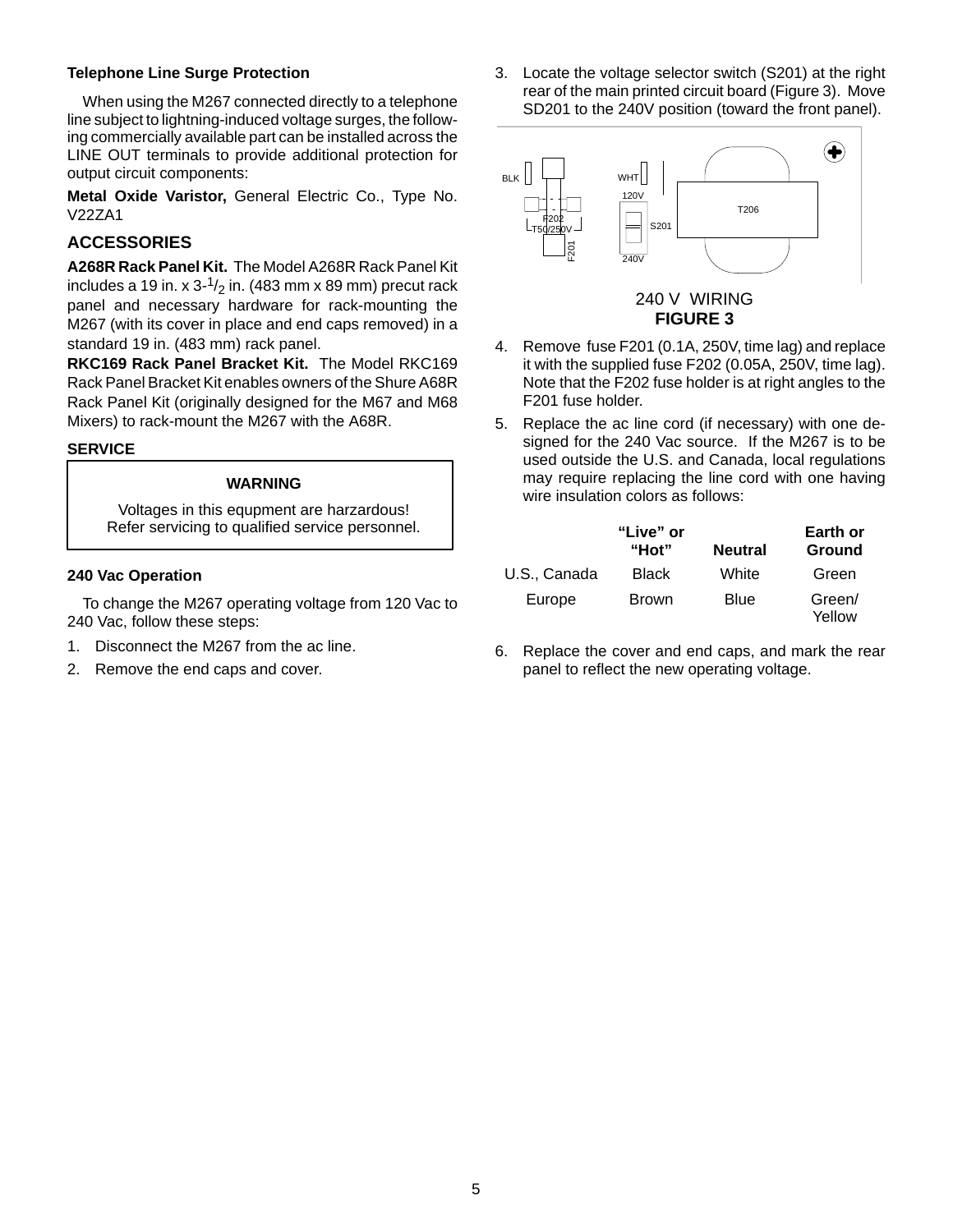#### **PRINTED CIRUCIT BOARDS COMPONENT SIDE**



**INPUT TRANSFORMERS T201-T204**



 $P_1 \cdot P_2$ ,  $P_2 \cdot P_3$  37.5 OHMS<br>S<sub>1</sub> · S<sub>2</sub> 4300 OHMS

**TRANSISTOR LEAD CODES** 



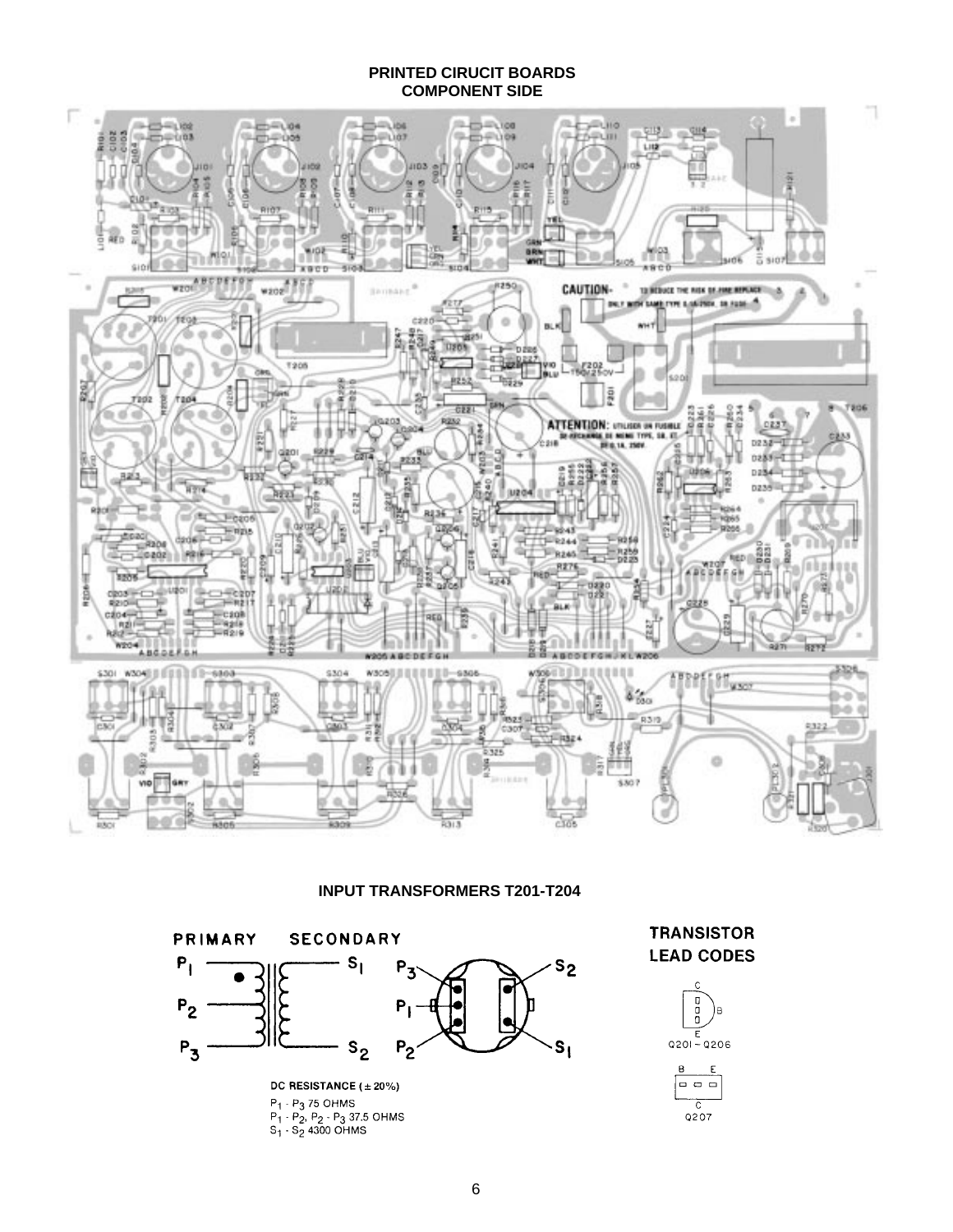

8059-11-20